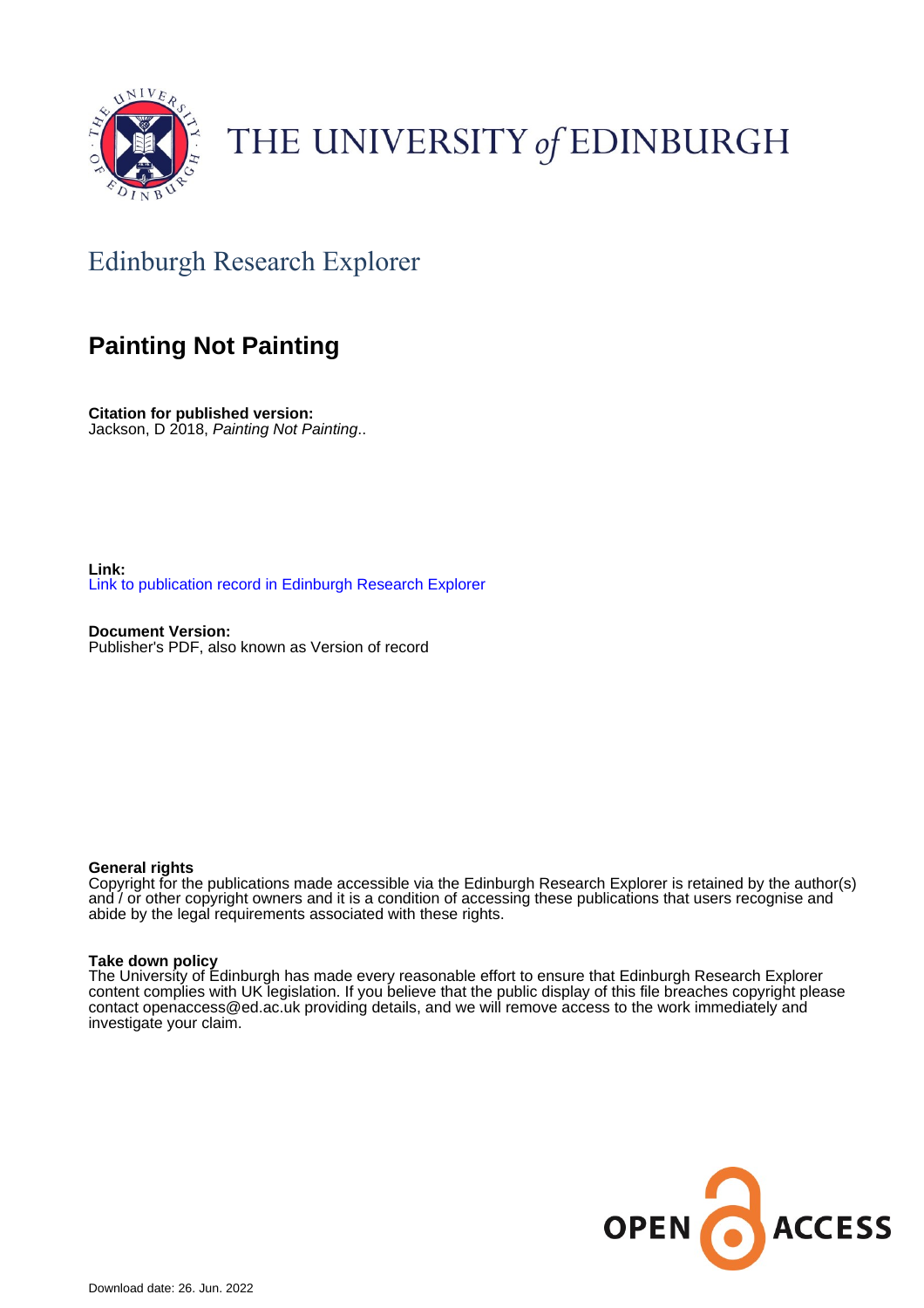# *SHINER*

# JOE CHEETHAM CALLUM RUSSELL MASSIMO STENTA

Reception: Sunday 10th June 12-6pm Open by appointment 8th-14th June 2018

West Barns Arts 1 School Brae West Barns Dunbar EH42 1UD